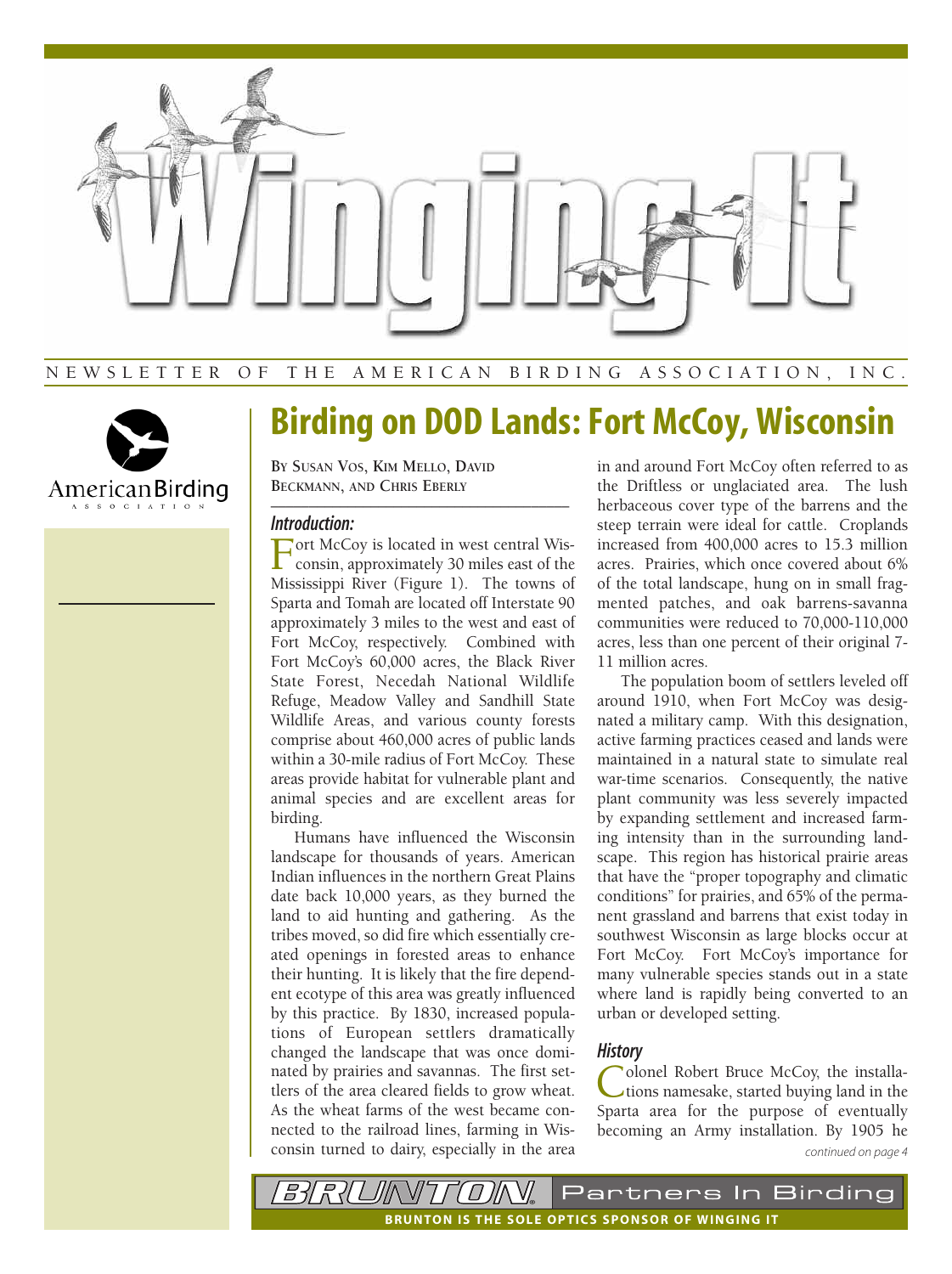#### *continued from page 1*

had acquired approximately 4,000 acres of land that was sold as part of a 14,000 acre purchase by the Army in 1909 and made into two camps, Camp Emory Upton and Camp Robinson. In 1910 the name was changed to Camp McCoy. Field artillery and some infantry units were trained there during World War I through 1918. In the 1930's the camp served as a Quartermaster Supply Base for the Civilian Conservation Corps.

Between 1938 and 1942 Camp McCoy added 46,900 acres in preparation for World War II. The

first unit to train at "new" Camp McCoy was the 100th Infantry Battalion, composed of Hawaiian National Guardsmen. Both Japanese and European prisoners of war were held at Fort McCoy during WWII. At the end of the war, 247,779 soldiers were processed through the Reception and Separation Center at Camp McCoy.

From 1951 to 1953 Camp McCoy was activated to train soldiers for the Korean conflict. In 1974 the installation was renamed Fort McCoy. During the 1980's the Reserve and National Guard mission of Fort McCoy continued to grow, reaching a milestone of training 100,000 soldiers. Today, Fort McCoy serves as a Total Force Training Center that annually supports the year round training of approximately 120,000 reserve and active component U.S. military personnel from all branches of the armed services. Fort McCoy also supports the mobilization/demobilization needs for military operations around the globe.

## *Environmental Setting*

Fort McCoy lies at the intersection of two major ecotones, and consists of a mix of forest and prairie-savannabarren habitat associations (and bird species) indicative of both ecosystem types. On the east to west continuum, the transition from eastern forests to western prairies results in the savanna ecosystem that dominates on the Fort. In addition, on the north to south continuum, Fort McCoy lies just south of the "tension zone" (Figure 1), a relatively narrow band that separates the northern coniferous forests from the central deciduous forests. Many plants and trees reach their northern or southern limits within this zone. In addition to its unique flora, Fort McCoy is important for the federally endangered Karner Blue Butterfly and a rich community of grassland birds.

The northern part of Fort McCoy (North Post, north of Highway 21) is dominated by coniferous woods and mixed conifer/deciduous woods with sporadic grassland openings. The coniferous woods are reminiscent of the northern forests that exist north of the tension zone. Large tracks of contiguous forests dominate the Fort's 51,000 acres of forest landscape, including 8,300 acres of



Jack Pine forest. Although Kirtland's Warbler has not yet been observed on Fort McCoy, it has been seen as close as about 11 miles from the northwest corner of North Post.

The southern part of Fort McCoy (South Post, south of Highway 21) features oak woods, oak savannas, and some of the largest patches of native warm season prairies on the Fort and in the state. Oak savanna and barrens habitat are a diverse natural plant community that is often associated with the east to west floristic transition. As the oak barrens complex gives way to the open grass-

lands, the bird community shifts to savanna habitat preferred by bird species such as Rose-breasted Grosbeak and Baltimore Oriole, and open grasslands preferred by Grasshopper Sparrow and Eastern Meadowlark. In addition to the savanna habitat, Fort McCoy contains large areas of open grasslands, and ranks as one of the top ten priority landscapes for grassland birds in Wisconsin. The dominant warm season grasses are Big Bluestem, Little Bluestem, and Indiangrass. Other major plant species associated with this community are Black Oak, Hills Oak, White Oak, Bur Oak, White Pine, Red Pine, Red Maple, American Hazel, Blueberry, Wild Lupine, Lead Plant, and Rough Blazing Star. The Fort is also a host to Rough White Lettuce, a state endangered species, and Yellowish Gentian, Prickly Pear, and Prairie Parsley which are state threatened species.

Controlled burns are used to manage and keep open the roughly 9,000 acres of large grasslands tracts and provide important habitat for grassland birds. Prescribed burns result in a shift in the bird community, and Lark Sparrow has been found to almost exclusively nest in savanna-grasslands that



Oak Barrens Savanna Natural Area. *Photo by Chris Eberly.*